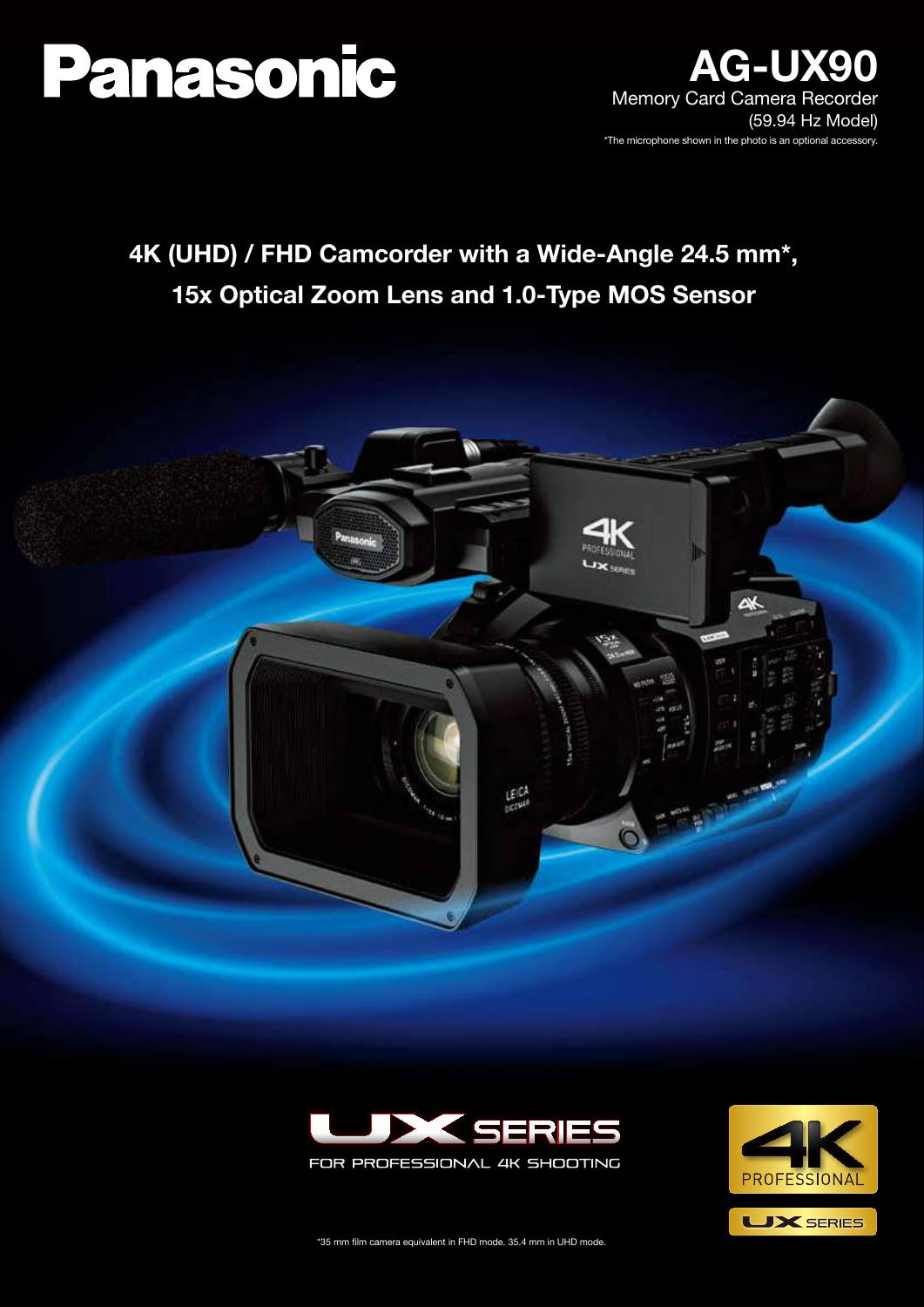



## Featuring a wide-angle 24.5 mm\*1 , 15x optical zoom lens and 1.0-type MOS sensor, the AG-UX90 records high-quality 4K/FHD images with excellent cost-performance.

Panasonic introduces the 4K camcorder UX series to meet professional 4K video production needs. The AG-UX90 is the "UX standard model" for easy, high-quality 4K/FHD recording. It is equipped with a newly designed compact lens featuring a wide 24.5mm angle\*1 and 15x optical

zoom. Its Optical Image Stabilizer (O.I.S.), intelligent AF function, and Manual Three Rings are ideal for professional camera work.

The AG-UX90 is equipped with a 1.0-type high-sensitivity MOS sensor. It supports UHD 30p/24p and FHD 60p/30p/24p multi-format recording. In addition to 4K (UHD) high resolution, it provides high-quality FHD recording at 50 Mbps. Two SD memory card slots enable relay/simultaneous recording. The AG-UX90 also has a design and operating ease that will feel familiar to professional photographers,

and a variety of interfaces, including HDMI output and XLR input. Offering the same level of agility and mobility as a conventional HD handheld camcorder, the AG-UX90 provides powerful support for highimage-quality 4K/HD video production.

#### **Newly Developed Wide-Angle 24.5 mm\*1 and 15x Optical Zoom LEICA DICOMAR Lens**

**• 15x Optical Zoom:** The 4-Drive Lens System achieves both high image quality/sensitivity and compactness with a wide-angle 24.5 mm\*1 and 15x optical zoom lens. This speedy zoom provides quick zooming in and out.

**• High-Resolution Intelligent Zoom:** In FHD mode, the i.Zoom function increases the zooming capability to a maximum of 25x while maintaining high resolution. The i.Zoom function seamlessly switches on when the optical zoom limit is reached.

**• Digital Zoom (x2/x5/x10):** The Digital Zoom function activates without any drop in light intensity. Combining the optical zoom and i.Zoom enables maximum zooming of 250x\*2 .

**• LEICA DICOMAR<sup>\*3</sup> Lens:** This lens has passed the stringent quality standards of Leica Camera AG. A multi-coating process minimizes ghosts and flaring, resulting in especially clear images.

\*1: 35 mm film camera equivalent in FHD mode. 35.4 mm in UHD mode. \*2: Using 15x Optical Zoom + i.Zoom + Digital Zoom 10x in FHD mode. The higher the magnification, the greater the image quality degradation. \*3: Leica is a registered trademark of Leica Microsystems IR GmbH.



DICOMAR is a registered trademark of Leica Camera AG. LEICA DICOMAR products are manufactured using Leica-certified measuring instruments and quality assurance systems based on rigorous quality standards approved by Leica Camera AG.



An image shot on a bus using the wide angle.

#### **1.0-Type MOS Sensor for High-Precision, UHD 30p or FHD 60p Recording\*4**

**• High-Image-Quality, High-Sensitivity, 1.0-Type 4K MOS Sensor:** 

The 1.0-type MOS sensor provides an outstanding depth of field and excellent balance between image quality and sensitivity. High-resolution recording is possible in UHD (3840x2160) 30p mode. **• High-Image-Quality FHD Recording:**



possible in FHD (1920x1080) mode with a 50-Mbps bit rate. **• UHD/FHD/SD Multiformat:** Versatile recording modes can be selected according to resolution, frame rate, bit rate, and file format. (See table below.)



\* With regard to 24p, 30p and 60p in the above text, images are actually recorded at 23.98p, 29.97p and 59.94p, respectively.

#### Image Size Frame Rate Bit Rate Compressed Mode Sound File Format **Recording Format Supported by AG-UX90**

| $rac{1}{2}$                            | 3840×2160 | 29.97p/23.98p            | 100Mbps | LongGOP | <b>LPCM</b> | MOV or<br>MP4 |
|----------------------------------------|-----------|--------------------------|---------|---------|-------------|---------------|
|                                        | 1920×1080 | 59.94p                   | 50Mbps  | LongGOP | <b>LPCM</b> | MOV or<br>MP4 |
| HIGH<br>TRATE<br>FHD<br>$\overline{m}$ |           | 29.97p/23.98p/<br>59.94i |         |         |             |               |
|                                        | 1920×1080 | 59.94p                   | 25Mbps  | LongGOP |             | <b>AVCHD</b>  |
|                                        |           | 59.94i/23.98p            | 21Mbps  |         |             |               |
|                                        |           | 59.94i                   | 17Mbps  |         | Dolby       |               |
| AVCHD                                  | 1440×1080 | 59.94i                   | 5Mbps   |         | Audio       |               |
|                                        | 1280×720  | 59.94p                   | 8Mbps   |         |             |               |
|                                        | 720×480   | 59.94i (16:9/4:3)        | 9Mbps   |         |             |               |

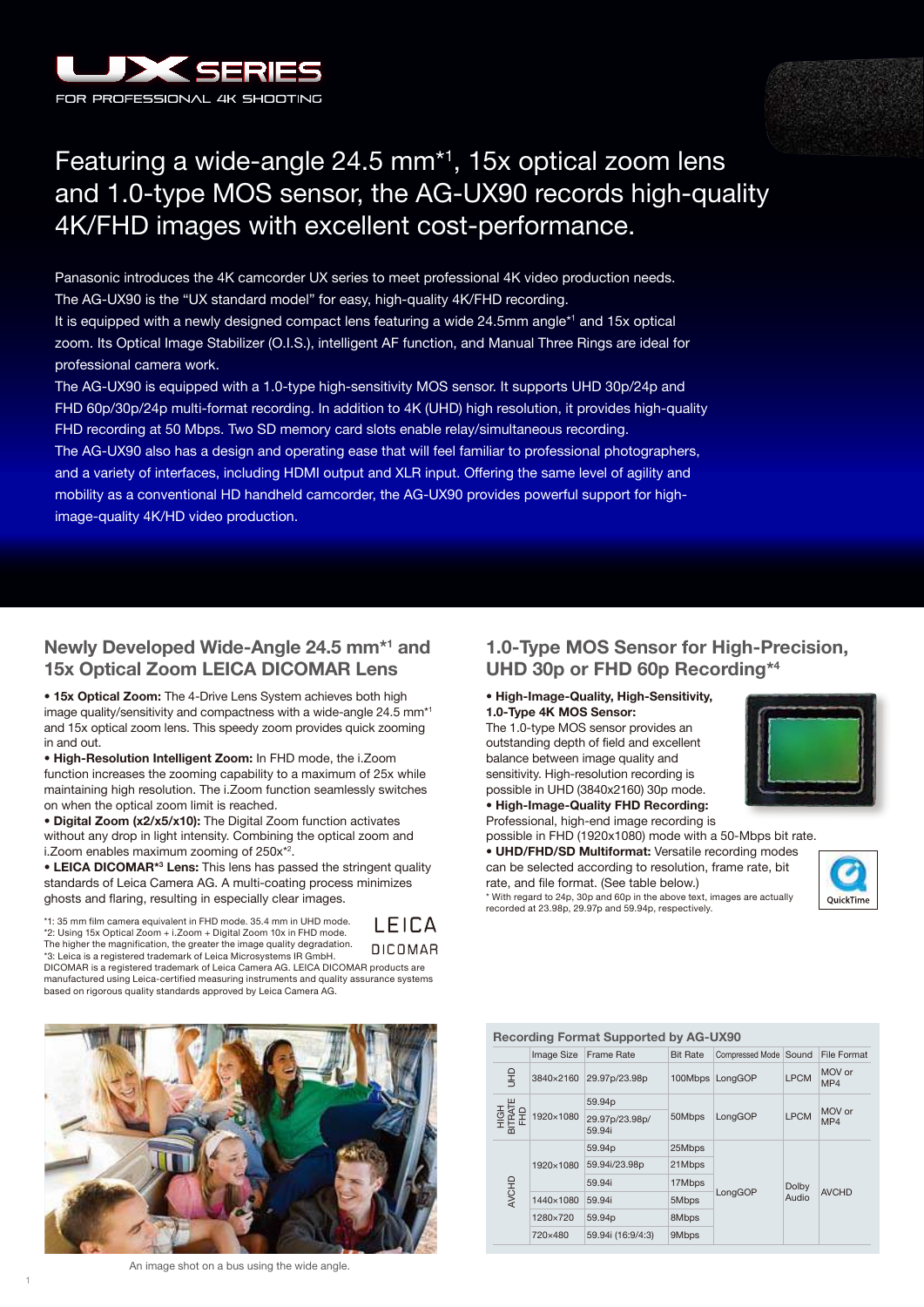

#### **Advanced Optical Image Stabilizer and High-Speed, High-Precision Intelligent AF**

**• Advanced Optical Image Stabilizer [UHD/FHD]:** The correction area of the Optical Image Stabilizer (O.I.S.) has been expanded to approximately 900% over the conventional area (as compared to the Panasonic AG-AC160A). This provides powerful correction even in unstable shooting situations, such as low-angle or high-angle shots. **• 5-Axis Hybrid Image Stabilizer [FHD]:** In HD shooting modes, by using hand-shake correction that combines the effects of both optical and electronic image stabilization, hand-shake in various directions, including the rotary direction, is detected and corrected.

**• Intelligent Auto Focus:** The Microdrive Focus Unit achieves superior auto focusing with higher-speed tracking and stability even in 4K images. The highest class\*<sup>5</sup> of focusing speed, tracking ability, and stability are attained in 4K video cameras.

**• Custom AF Function:** Auto focus operation can be customised by adjusting the AF Speed, AF Sensitivity and AF Area Width. This function enables the AF to operate exactly as intended by the user in accordance with the subject type or application.

\*5: As a camcorder with integrated lens having a 1.0-type sensor. (As of June 2017,

according to Panasonic survey.)

#### **Versatile Manual Functions — Manual Three Rings + Focus Assist**

- **Manual Three Rings:** The AG-UX90 features manual three rings for Zoom, Focus and Iris control. These manual controls ensures professional operation.
- **Focus Assist (Expand and Peaking):** Expand (enlargement)\*6 or Peaking (coloured emphasis of focus point) is displayed to assist the user's manual focusing operation.
- **One-Push AF:** This function temporarily activates Auto Focus when shooting in Manual Focus mode, using a "PUSH AUTO" button.

**• Area Function:** Auto Focus is easily possible with just a touch on the LCD panel. You can also change this to Auto Iris and Brightness Display.

\*6: The part to be expanded is designated by touching the screen.





By moving the Micro Drive Focus Unit minutely and quickly, highly precise AF performance is also achieved when shooting in 4K or shooting with a shallow depth of field.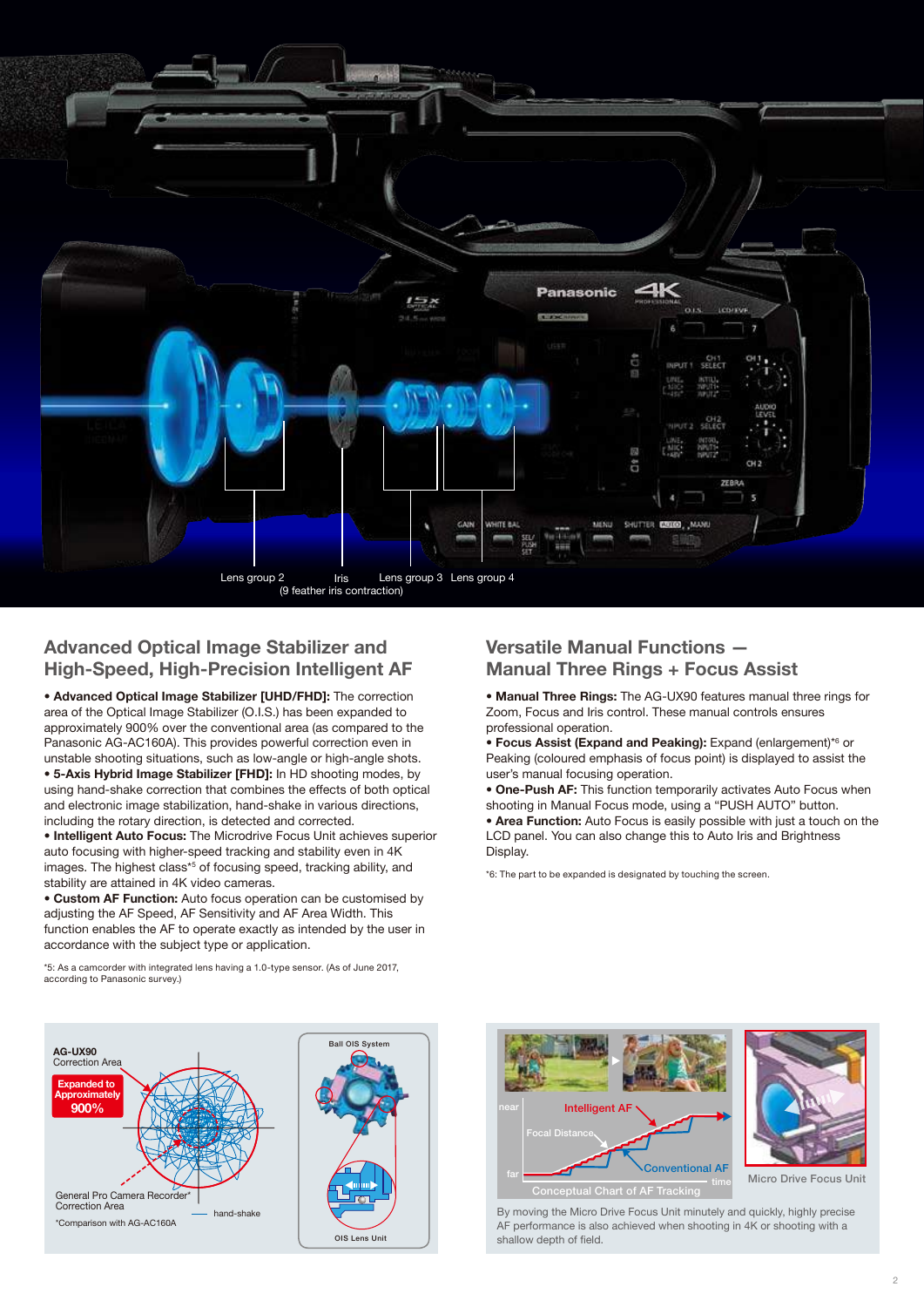



#### **FHD VFR (Variable Frame Rate) Recording, Double SD Memory Card Slots**

**• FHD VFR Recording:** VFR recording can be set in 10 steps<sup>\*1</sup> from 2 to 60 fps.

**• Unlimited Relay Recording:** By using double SD memory card slots, automatically records continuously from Slot 1 to Slot 2. By changing the SD card, images can be recorded continuously for many hours\*2 .

**• Simultaneous Recording:** By using double SD memory card slots, identical data is recorded onto cards in both slots in this dual recording mode.

**• Pre Rec:** This function constantly caches approximately 4 seconds of video and audio data in MOV/MP4 format, or approximately 3 seconds in AVCHD format, prior to Rec Start, so the data can be recovered in case there is a delay in pressing Rec Start.

**• Interval Rec:** Records intermittently based on a set interval time of 1 sec, 10 sec, 30 sec, 1 minute or 2 minutes.

**• Freeze Frame:** Images can be recorded as still images together with audio. This function is convenient when moving the camera to a different location or when shooting a different scene.

**• Time Stamp:** The date and time can be stamped onto recorded images.

\*1: When 1080/23.98p recording mode is selected.

\*2: Recording can continue across multiple SD cards. However, each time the file reaches 96 GB, it will be split into two files, but the recording continues. If the Relay recording time reaches 10 hours, shooting will temporarily stop, and then automatically restart a few seconds later



#### **Camera Image Adjustment Functions, Including Details and Gamma Modes**

**• Skin Detail:** Makes skin colours appear soft and beautiful. Especially effective when recording the person up close.

**• Master Detail:** Adjusts the overall degree of contour enhancement. **• 8-Mode Gamma:** The AG-UX90 is equipped with eight selectable gamma modes, including two Cine-Like Gammas, drawing on technologies developed for the VariCam.

| HD NORM:     | Suitable for standard HD recording.                            |
|--------------|----------------------------------------------------------------|
| SD NORM:     | Increased gain in darker areas more than HD (High Definition). |
| FILMLIKE 1:  | Reproduces more gradation in highlight areas than              |
|              | when shooting in HD.                                           |
| FILMLIKE 2:  | Reproduces more gradation in highlight areas than              |
|              | when shooting in FILMLIKE 1.                                   |
| FILMLIKE 3:  | Reproduces more gradation in highlight areas than              |
|              | when shooting in FILMLIKE 2.                                   |
| CINE-LIKE D: | The Cine-Like mode shifted to prioritize dynamic range.        |
| CINE-LIKE V: | The Cine-Like mode shifted to prioritize contrast.             |
| STILL-LIKE:  | Setting to match images captured with still cameras.           |

**• Scene Files:** Six files preset with picture quality settings are provided as Scene Files (Standard, Shooting under fluorescent lights, Spark, Still like, CINE-LIKE contrast, and CINE-LIKE dynamic range). You can change any of the settings as desired and store one set as a Custom File in the AG-UX90, and up to eight sets on an SD memory card.

**• Other Professional Picture Quality Settings:** Selectable matrix tables including CINE-LIKE mode, V detail, detail coring, chroma level, chroma phase, colour temperature, master pedestal and knee point.

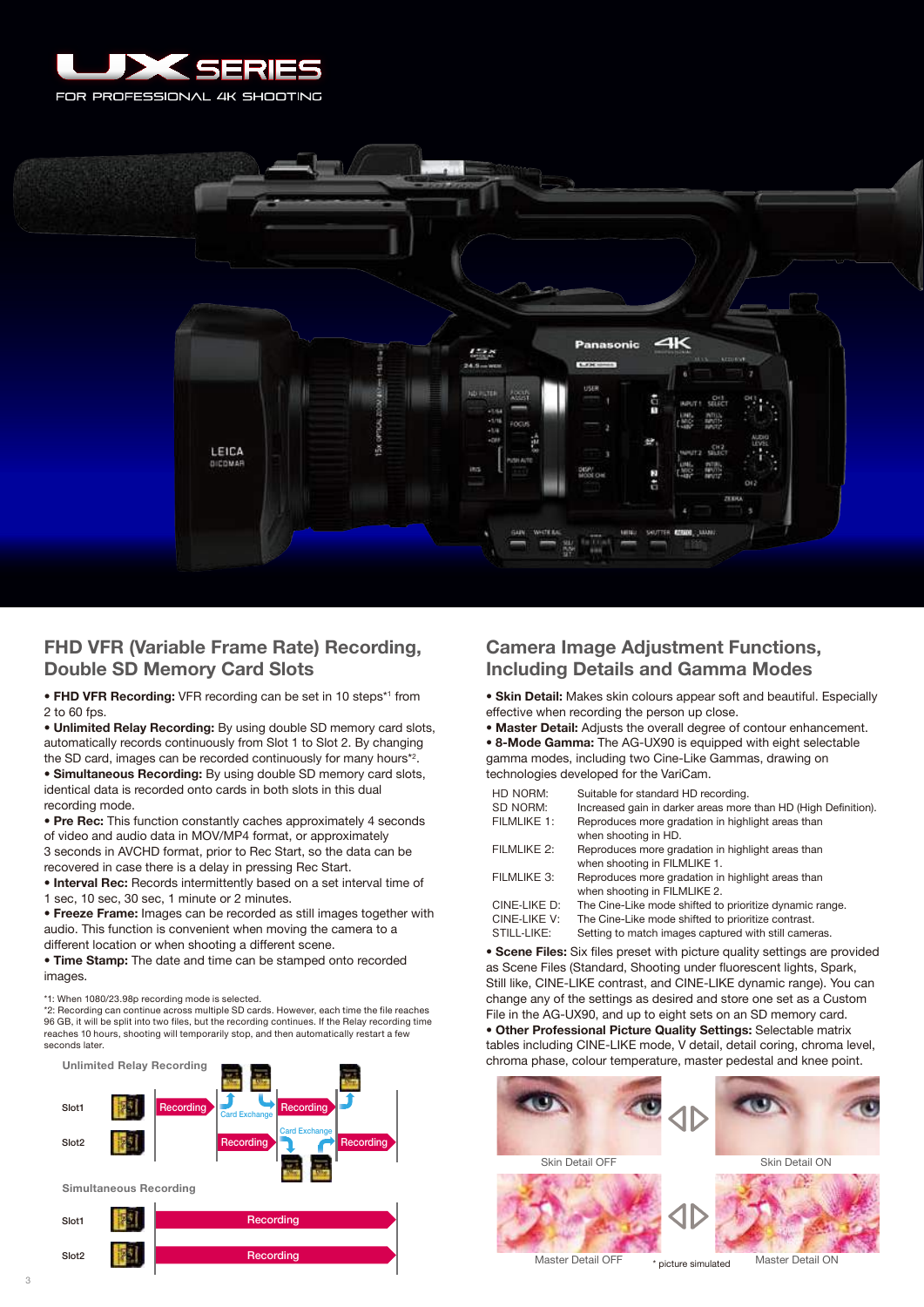

#### **Functions and Designs to Support Professional Camera Work**

**• User Buttons:** Any of the 40 functions can be allocated to the User Buttons. There are a total of 13 User Buttons: Nine on the AG-UX90 body, and four on the LCD Touch Panel.

**• Touch-panel LCD and EVF:** The 3.5-type monitor LCD built into the handle section can be pulled out and turned 270 degrees in the vertical direction for use in high-angle, low-angle or selfie shots. The touch panel function can be used for menu setting and area functions. The 0.24-type LCD colour viewfinder is also equipped.

**• ND Filters:** OFF, 1/4, 1/16, 1/64 ND filters built-in.

• **Gain Selector:** Select from −3 dB to 30 dB gain for 3-position (L/M/ H) allocation.

**• AWB Selector:** Two-value (A/B) memory and presets (3200/5600/ VAR) can be selected. ATW (auto-tracking white balance) function is also equipped.

**• ZEBRA/Marker (Y Level):** Two zebra patterns are integrated, from 50% to 105% in 5% steps. When switched to Marker, the brightness level in the centre of the screen is displayed in percentage.

**• Level Gauge:** Horizontal or vertical tilting of the camcorder can be checked.

• A Safety Zone Marker and Centre Marker can be displayed.

#### **Professional Interfaces for Smooth System Operation**

- **HDMI:** Digital outputs up to UHD 30p and FHD 60p.  $\blacksquare$
- **VIDEO/AUDIO OUT:** Outputs analogue signals for video and audio monitoring.

**• XLR AUDIO IN:** Equipped with two channels of XLR audio input (with switchable 48 V phantom power supply, MIC and LINE), manual audio volume and OSD level meter. **• Professional Audio Recording:**

## **TT DOLBY AUDIO"**

The AG-UX90 records two high-quality audio channels using either the 16-bit linear PCM system (MOV/MP4) or Dolby Audio system (AVCHD). Other professional features include a 1-kHz test tone output\*3 and headphone output

(3.5 mm-diameter stereo mini-jack).

**• iPad Remote Control:** The AG ROP app for iPad\*<sup>4</sup> is available free of charge from the Apple App Store. It enables wireless remote control of the AG-UX90 with installation of a wireless module (optional AJ-WM50 or AJ-WM30). This enables a variety of control operations, including Zoom, Iris, REC Start/Stop, and picture quality settings. **• Large-Capacity Battery Options:** The AG-VBR59/VBR89G/ VBR118G new battery packs offer large capacity and quick charge\*5 .

- \*3: This output is produced when the colour bar is displayed.
- \*4: iOS 7.1, iOS 8.1, and iOS 9 are supported.
- App Store is a service mark of Apple Inc. Apple, the Apple logo, and iPad are trademarks of Apple Inc., registered in the U.S. and other countries
- \*5: Quick charge is possible only when the AG-BRD50 battery charger is used.

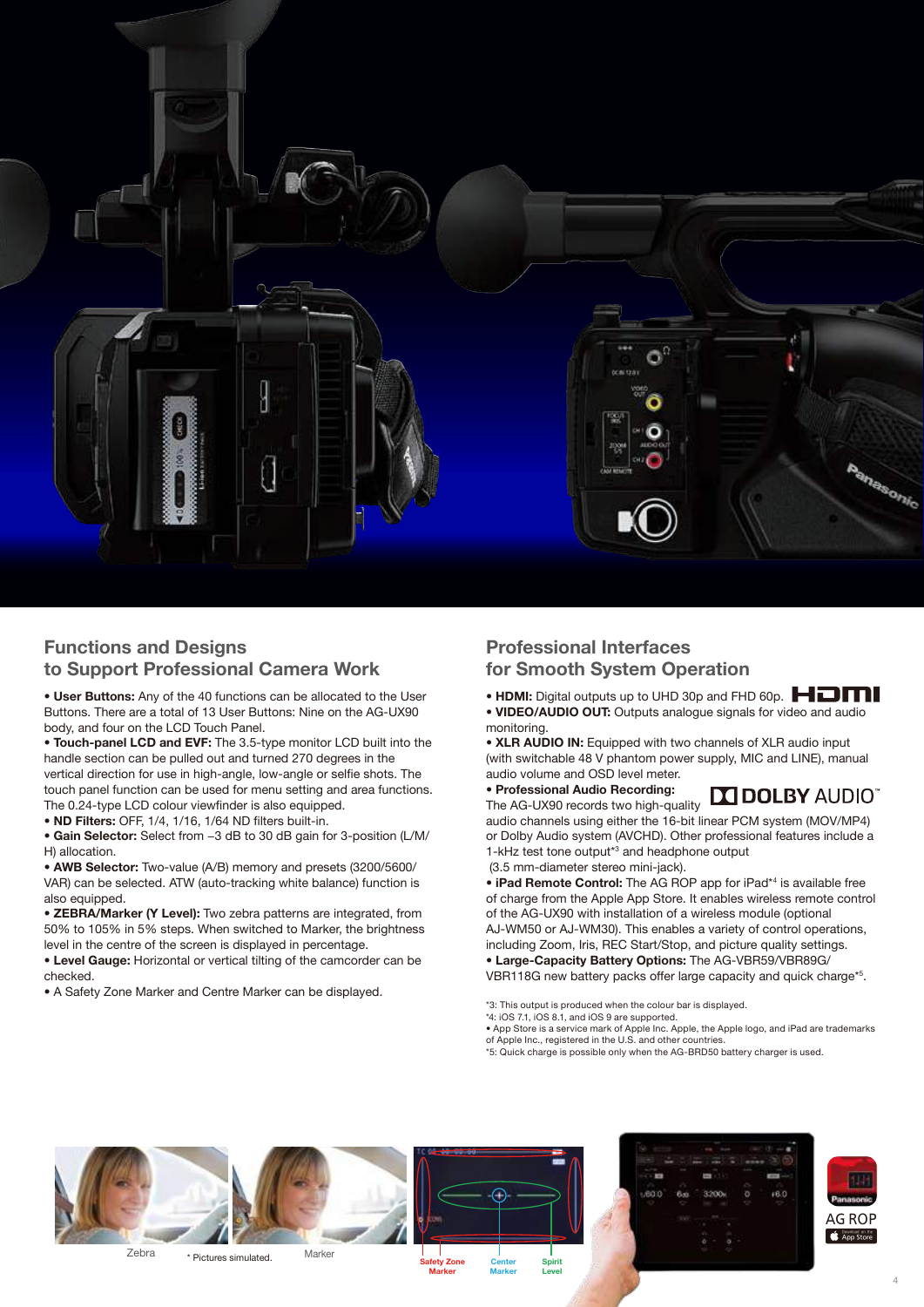



\*1: Not available in some areas. \*2: Operation check models: ATOMOS SHOGUN.

# **Options**



**AG-VBR118G** (11,800 mAh) **AG-VBR89G** (8,850 mAh) **AG-VBR59** (5,900 mAh) Battery Pack





**VW-VBD58** (5,800 mAh) Battery Pack



**AG-B23** Battery Charger



As of June, 2017

**AG-MC200G** XLR Microphone



**VW-LED1** LED Video Light



AJ-WM50 AJ-WM30

**AJ-WM50/WM30** Wireless Module \*Not available in some areas



**BT-4LH310** 787.4 mm (31 inches) 4K LCD Monitor



4K 60p/50p\*1 Camcorder featuring the Industry's Widest Angle 24mm\*2 , 20x Optical Zoom and 1.0-type MOS Sensor

\*1: Actual recording is UHD (3840 x 2160) 59.94p/50p. \*2: Equivalent to 35mm under 4K 24p (aspect ratio of 17:9) Wide angle 24mm is the widest in the industry for a camcorder with integrated lens. (As of June 2017, according to Panasonic survey.)



**FZ-Y1CG** 20-type 4K Business Rugged **Toughpad** 



SD/SDHC/SDXC Memory Card \* UHS Speed Class 3 (U3) SD

memory card is necessary for video recording of 100 Mbps or more. UHS Speed Class 3 (U3) SDXC memory card of 64 GB or more is necessary for video recording of UHD2160/59.94p/50.00p 150 M.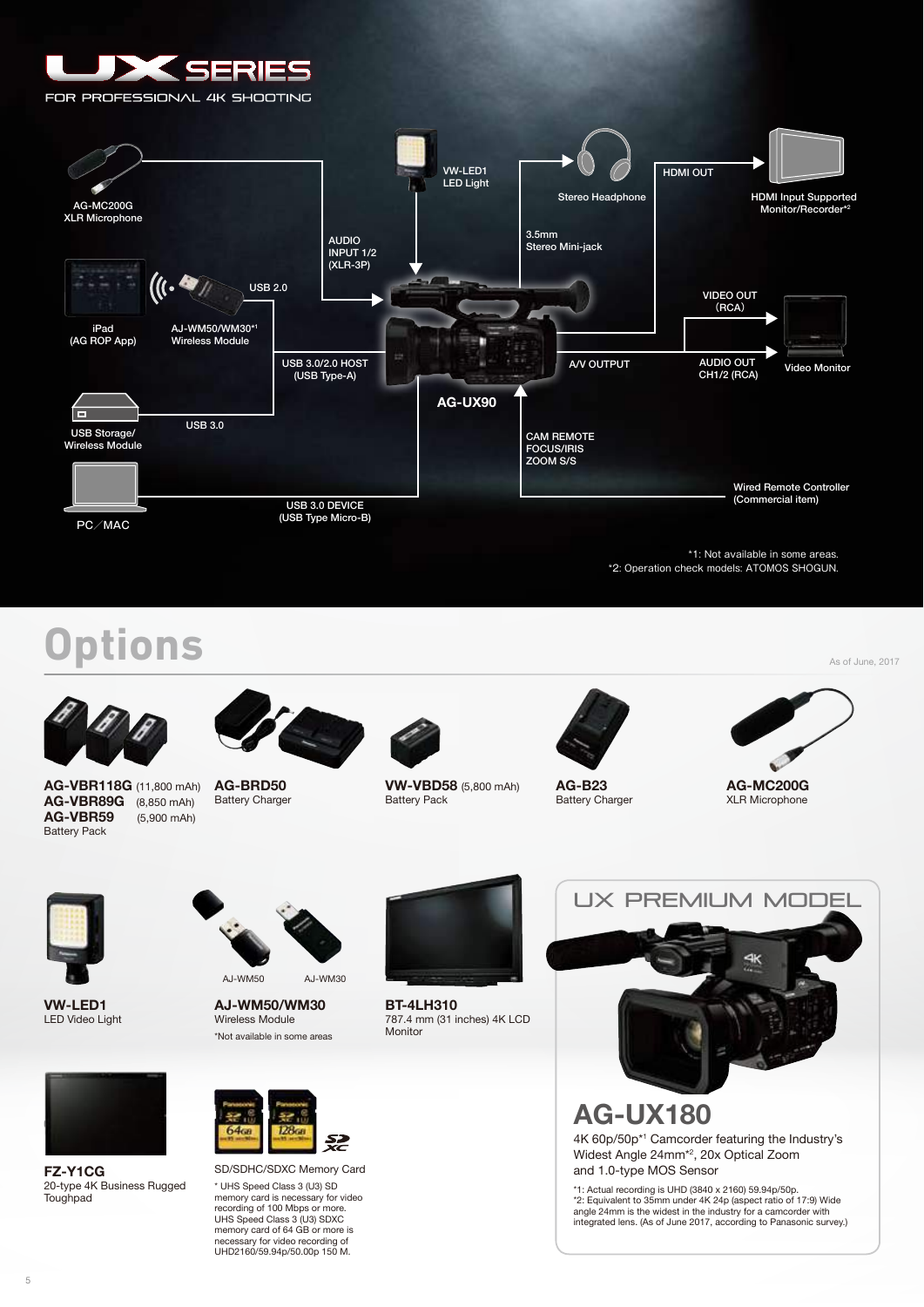| General                                                                                                                                 |                                                                                                                                                                                                                                                                                                                                                                                                                                                                                                                                                                                                                                                                  |  |  |  |
|-----------------------------------------------------------------------------------------------------------------------------------------|------------------------------------------------------------------------------------------------------------------------------------------------------------------------------------------------------------------------------------------------------------------------------------------------------------------------------------------------------------------------------------------------------------------------------------------------------------------------------------------------------------------------------------------------------------------------------------------------------------------------------------------------------------------|--|--|--|
| Power:                                                                                                                                  | DC 7.28 V (when the battery is used)<br>DC 12 V (when the AC adaptor is used)                                                                                                                                                                                                                                                                                                                                                                                                                                                                                                                                                                                    |  |  |  |
| Power Consumption:                                                                                                                      | 12.2 W (when the LCD monitor is used)                                                                                                                                                                                                                                                                                                                                                                                                                                                                                                                                                                                                                            |  |  |  |
| Operating Temperature:                                                                                                                  | 0 °C to 40 °C (32 °F to 104 °F)                                                                                                                                                                                                                                                                                                                                                                                                                                                                                                                                                                                                                                  |  |  |  |
| <b>Operating Humidity:</b>                                                                                                              | 10 % to 80 % (no condensation)                                                                                                                                                                                                                                                                                                                                                                                                                                                                                                                                                                                                                                   |  |  |  |
| Weight:                                                                                                                                 | Body: Approx. 1.9 kg (4.19 lb)<br>(body only, excluding lens hood, battery, and accessories)<br>Shooting: Approx. 2.3 kg (5.07 lb)<br>(including lens hood, battery, and eye cup)                                                                                                                                                                                                                                                                                                                                                                                                                                                                                |  |  |  |
| Dimensions:                                                                                                                             | 169 mm (W) x 195 mm (H) x 340 mm (D)<br>(6-21/32 inches x 7-11/16 inches x 13-3/8 inches)<br>(excluding protrusion and eye cup)<br>169 mm (W) x 195 mm (H) x 382 mm(D)<br>(6-21/32 inches x 7-11/16 inches x 15-1/32 inches)<br>(including eye cup, excluding protrusion)                                                                                                                                                                                                                                                                                                                                                                                        |  |  |  |
| Camera Unit                                                                                                                             |                                                                                                                                                                                                                                                                                                                                                                                                                                                                                                                                                                                                                                                                  |  |  |  |
| Pickup Device:                                                                                                                          | 1.0-type MOS solid state image sensor                                                                                                                                                                                                                                                                                                                                                                                                                                                                                                                                                                                                                            |  |  |  |
| <b>Effective Pixels:</b>                                                                                                                | 17.78 megapixel: FHD 59.94p/29.97p/23.98p<br>8.59 megapixel: UHD 29.97p/23.98p                                                                                                                                                                                                                                                                                                                                                                                                                                                                                                                                                                                   |  |  |  |
| Lens:                                                                                                                                   | Optical image stabilizer lens,<br>optical 15x motorized zoom<br>F2.8 to F4.5 (f=8.8 mm to 132 mm)<br>35 mm equivalent:<br>f=24.5 mm to 367.5 mm: FHD 59.94p/29.97p/23.98p<br>f=35.4 mm to 531.0 mm: UHD 29.97p/23.98p<br>Filter Diameter: 67 mm<br>ND Filter: 4 Positions (OFF, 1/4, 1/16, 1/64)<br>Shortest Shooting Distance (M.O.D.):<br>Approx. 1.0 m from the front lens                                                                                                                                                                                                                                                                                    |  |  |  |
| Gain Setting:                                                                                                                           | L/M/H selector switch<br>Standard mode: 0 dB to 30 dB (Adjustable in 1 dB steps)<br>(Automatic setting can be assigned to L/M/H)<br>Extended ON: -3 dB to 30 dB (Adjustable in 1 dB steps)<br>(Automatic setting can be assigned to L/M/H)<br>33 dB and 36 dB switched<br>(when assigning [S.GAIN] to the USER button)                                                                                                                                                                                                                                                                                                                                           |  |  |  |
| Color Temperature Setting:                                                                                                              | ATW, ATW LOCK, Ach, Bch,                                                                                                                                                                                                                                                                                                                                                                                                                                                                                                                                                                                                                                         |  |  |  |
|                                                                                                                                         | preset 3200 K/preset 5600 K/VAR (2000 K to 15000 K)                                                                                                                                                                                                                                                                                                                                                                                                                                                                                                                                                                                                              |  |  |  |
| Shutter Speed:                                                                                                                          | 60i/60p mode: 1/60 sec., 1/100 sec., 1/120 sec.,<br>1/180 sec., 1/250 sec., 1/350 sec., 1/500 sec.,<br>1/750 sec., 1/1000 sec., 1/1500 sec., 1/2000 sec.,<br>1/3000 sec., 1/4000 sec., 1/8000 sec.<br>30p mode: 1/30 sec., 1/50 sec., 1/60 sec., 1/100 sec.,<br>1/120 sec., 1/180 sec., 1/250 sec., 1/350 sec.,<br>1/500 sec., 1/750 sec., 1/1000 sec., 1/1500 sec.,<br>1/2000 sec., 1/3000 sec., 1/4000 sec., 1/8000 sec.<br>24p mode: 1/24 sec., 1/48 sec., 1/50 sec., 1/60 sec.,<br>1/100 sec., 1/120 sec., 1/180 sec., 1/250 sec.,<br>1/350 sec., 1/500 sec., 1/750 sec., 1/1000 sec.,<br>1/1500 sec., 1/2000 sec., 1/3000 sec., 1/4000 sec.,<br>1/8000 sec. |  |  |  |
| <b>Shutter Speed:</b><br>(Slow Shutter)                                                                                                 | 60i/60p mode: 1/2 sec., 1/4 sec., 1/8 sec., 1/15 sec.,<br>1/30 sec.<br>30p mode: 1/2 sec., 1/4 sec., 1/8 sec., 1/15 sec.<br>24p mode: 1/2 sec., 1/3 sec., 1/6 sec., 1/12 sec.                                                                                                                                                                                                                                                                                                                                                                                                                                                                                    |  |  |  |
| VFR Recording Frame Rate:<br>30p mode: 2, 15, 26, 28, 30, 32, 34, 45, 60 (fps)<br>24p mode: 2, 12, 20, 22, 24, 26, 28, 36, 48, 60 (fps) |                                                                                                                                                                                                                                                                                                                                                                                                                                                                                                                                                                                                                                                                  |  |  |  |
| Minimum Subject Illumination:                                                                                                           | 1.3 lx<br>(F2.8, Super Gain 36dB, Manual slow shutter 1/30s)                                                                                                                                                                                                                                                                                                                                                                                                                                                                                                                                                                                                     |  |  |  |
| Digital Zoom:                                                                                                                           | $2x/5x/10x$ ,<br>i.Zoom: max. 25x (optical zoom + digital zoom)                                                                                                                                                                                                                                                                                                                                                                                                                                                                                                                                                                                                  |  |  |  |
| Lens Hood:                                                                                                                              | Hood with lens cover                                                                                                                                                                                                                                                                                                                                                                                                                                                                                                                                                                                                                                             |  |  |  |
| <b>Memory Card Recorder</b>                                                                                                             |                                                                                                                                                                                                                                                                                                                                                                                                                                                                                                                                                                                                                                                                  |  |  |  |
| Recording Media:*1                                                                                                                      | SDHC memory card (4 GB to 32 GB),<br>SDXC memory card (48 GB to 128 GB)<br>UHS-I supported                                                                                                                                                                                                                                                                                                                                                                                                                                                                                                                                                                       |  |  |  |

| Recording Slot:                               | $Slot \times 2$                                                                                                                                                                                        |  |  |
|-----------------------------------------------|--------------------------------------------------------------------------------------------------------------------------------------------------------------------------------------------------------|--|--|
| System Format:                                | 59.94 Hz                                                                                                                                                                                               |  |  |
| Recording Format:                             | MOV, MP4, AVCHD                                                                                                                                                                                        |  |  |
| Recording Mode:                               | Please see page 1 for the Recording Format table.                                                                                                                                                      |  |  |
| Recording Time:                               | Please see below for the Recording Time table.                                                                                                                                                         |  |  |
| 2 Slot Functions:                             | Relay, Simultaneous                                                                                                                                                                                    |  |  |
| Still Picture Recording Mode:                 | JPEG (DCF/Exif2.2)                                                                                                                                                                                     |  |  |
| Still Picture Recording:                      | Motion Picture Playback:<br>8.3 M: 3840 x 2160 (16:9),<br>2.1 M: 1920 x 1080 (16:9),<br>0.9 M: 1280 x 720 (16:9)                                                                                       |  |  |
| Digital Video                                 |                                                                                                                                                                                                        |  |  |
| Video Signal for External Output:             |                                                                                                                                                                                                        |  |  |
|                                               | 8 bit 4:2:2                                                                                                                                                                                            |  |  |
| Recording Video Signal:                       | 8 bit 4:2:0                                                                                                                                                                                            |  |  |
| Video Compression Format:                     | MPEG-4 AVC/H.264 High Profile (MOV/MP4/AVCHD)                                                                                                                                                          |  |  |
| Digital Audio                                 |                                                                                                                                                                                                        |  |  |
| Sampling Frequency:                           | 48 kHz/16 bit 2 ch                                                                                                                                                                                     |  |  |
| Audio Signal Format:                          | LPCM (MOV/MP4), Dolby Audio (AVCHD)                                                                                                                                                                    |  |  |
| Headroom:                                     | 12dB                                                                                                                                                                                                   |  |  |
| <b>Video Input/Output</b>                     |                                                                                                                                                                                                        |  |  |
| <b>VIDEO OUT:</b>                             | VIDEO OUT connector x 1                                                                                                                                                                                |  |  |
| HDMI:                                         | Type A connector x 1, VIERA Link not supported<br>Output format: 2160/29.97p/23.98p,<br>1080/59.94p/29.97p/23.98p/59.94i,<br>720/59.94p, 480/59.94p                                                    |  |  |
| <b>Audio Input</b>                            |                                                                                                                                                                                                        |  |  |
| Built-in Microphone:                          | Stereo microphone                                                                                                                                                                                      |  |  |
| XLR Input:                                    | XLR (3-pin) x 2 (INPUT1, INPUT2)<br>high impedance, LINE/MIC/MIC+48V (switchable SW)<br>LINE: +4 dBu/0 dBu (switchable menu)<br>MIC: -40 dBu/-50 dBu/-60 dBu (switchable menu)                         |  |  |
| <b>Audio Output</b>                           |                                                                                                                                                                                                        |  |  |
| HDMI:                                         | 2 ch (LPCM)                                                                                                                                                                                            |  |  |
| AUDIO OUT:                                    | AUDIO OUT x 2                                                                                                                                                                                          |  |  |
| Headphone:                                    | 3.5 mm diameter stereo mini jack x 1                                                                                                                                                                   |  |  |
| Speaker:                                      | 20 mm diameter, round x 1                                                                                                                                                                              |  |  |
| <b>Other Input/Output</b>                     |                                                                                                                                                                                                        |  |  |
| Camera Remote:                                | 2.5 mm diameter super mini jack x1 (ZOOM, S/S)<br>3.5 mm diameter mini jack x1 (FOCUS, IRIS)                                                                                                           |  |  |
| USB 3.0 HOST:                                 | Standard-A connector,<br>9-pin, external media device connection*2,<br>bus power supported                                                                                                             |  |  |
| USB 3.0 DEVICE:                               | Micro-B connector, 10-pin,<br>Mass storage function (read only)                                                                                                                                        |  |  |
| DC IN 12V:                                    | DC 12 V (11.4 V to 12.6 V) EIAJ Type4                                                                                                                                                                  |  |  |
| <b>Monitor/Viewfinder</b>                     |                                                                                                                                                                                                        |  |  |
| LCD Monitor:                                  | 3.5-type LCD monitor, Approx. 1,150,000 dots                                                                                                                                                           |  |  |
| Viewfinder:                                   | 0.24-type EVF, Approx. 1,560,000 dots equivalent                                                                                                                                                       |  |  |
| <b>Included Accessories</b>                   |                                                                                                                                                                                                        |  |  |
|                                               | Battery (AG-VBR59), Battery charger (AG-BRD50), AC adaptor,<br>Microphone holder, Screw for microphone holder (12 mm), AC cable x 2,<br>Eye cup, Lens hood, INPUT terminal cap, Operating instructions |  |  |
| videos with a bit rate of 100 Mbps or higher. | *1: An SD memory card with a capacity of UHS Speed Class 3 (U3) is required to shoot                                                                                                                   |  |  |

\*2: External media devices with a capacity of below 32 GB or a capacity above 2 TB cannot be used.

#### **Recording Time**

| <b>Recording Format</b> |            |          | 4 GB                   | 8 GB                    | 16 GB                   | 32 GB                    | 64 GB                    | 128 GB                   |
|-------------------------|------------|----------|------------------------|-------------------------|-------------------------|--------------------------|--------------------------|--------------------------|
| <b>NOW</b><br>MP4       | UHD        | 100 Mbps |                        |                         | Approx. 20 min.         | Approx. 40 min.          | Approx. 1 hour 20 min.   | Approx. 2 hours 40 min.  |
|                         | <b>FHL</b> | 50 Mbps  | Approx. 10 min.        | Approx. 20 min.         | Approx. 40 min.         | Approx. 1 hour 20 min.   | Approx. 2 hours 40 min.  | Approx. 5 hours 20 min.  |
|                         | PS         | 25 Mbps  | Approx. 19 min.        | Approx. 40 min.         | Approx. 1 hour 20 min.  | Approx. 2 hours 40 min.  | Approx. 5 hours 20 min.  | Approx. 11 hours         |
|                         | PH         | 21 Mbps  | Approx. 21 min.        | Approx. 45 min.         | Approx. 1 hour 30 min.  | Approx. 3 hours          | Approx. 6 hours          | Approx. 12 hours 30 min. |
| $\supseteq$             | HA         | 17 Mbps  | Approx. 30 min.        | Approx. 1 hour          | Approx. 2 hours         | Approx. 4 hours 10 min.  | Approx. 8 hours 30 min.  | Approx. 17 hours         |
|                         | HE         | 5 Mbps   | Approx. 1 hour 30 min. | Approx. 3 hours 20 min. | Approx. 6 hours 40 min. | Approx. 13 hours 40 min. | Approx. 27 hours 30 min. | Approx. 56 hours         |
|                         | <b>PM</b>  | 8 Mbps   | Approx. 1 hour         | Approx. 2 hours         | Approx. 4 hours 15 min. | Approx. 8 hours 30 min.  | Approx. 17 hours 10 min. | Approx. 35 hours         |
|                         | <b>SA</b>  | 9 Mbps   | Approx. 1 hour         | Approx. 2 hours         | Approx. 4 hours         | Approx. 8 hours          | Approx. 16 hours 30 min. | Approx. 34 hours         |